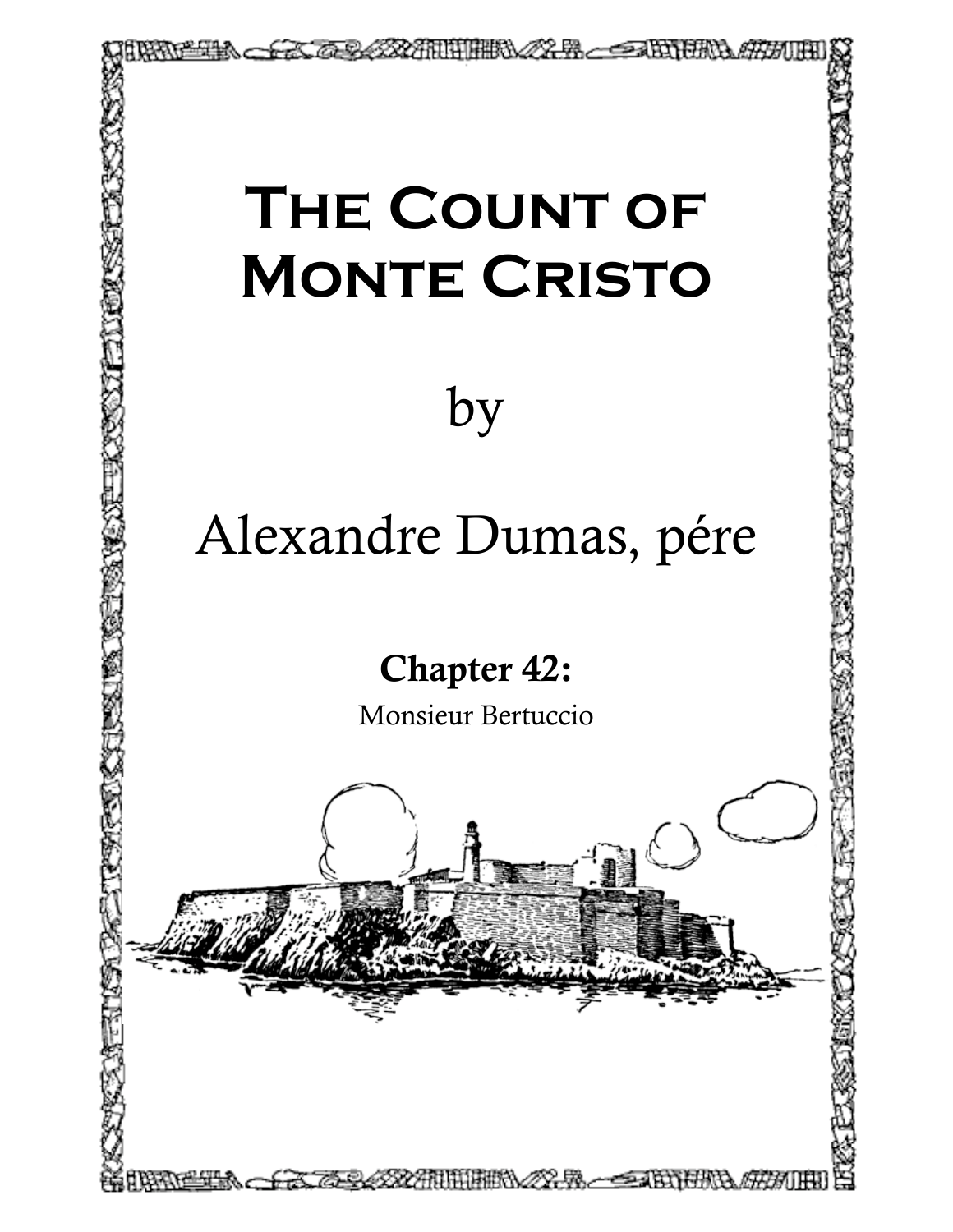Meanwhile the count had arrived at his house; it had taken him six minutes to perform the distance, but these six minutes were sufficient to induce twenty young men who knew the price of the equipage they had been unable to purchase themselves, to put their horses in a gallop in order to see the rich foreigner who could afford to give 20,000 francs apiece for his horses. The house Ali had chosen, and which was to serve as a town residence to Monte Cristo, was situated on the right hand as you ascend the Champs Elysees. A thick clump of trees and shrubs rose in the centre, and masked a portion of the front; around this shrubbery two alleys, like two arms, extended right and left, and formed a carriage–drive from the iron gates to a double portico, on every step of which stood a porcelain vase, filled with flowers. This house, isolated from the rest, had, besides the main entrance, another in the Rue Ponthieu. Even before the coachman had hailed the concierge, the massy gates rolled on their hinges—they had seen the Count coming, and at Paris, as everywhere else, he was served with the rapidity of lightning. The coachman entered and traversed the half–circle without slackening his speed, and the gates were closed ere the wheels had ceased to sound on the gravel. The carriage stopped at the left side of the portico, two men presented themselves at the carriage–window; the one was Ali, who, smiling with an expression of the most sincere joy, seemed amply repaid by a mere look from Monte Cristo. The other bowed respectfully, and offered his arm to assist the count in descending. "Thanks, M. Bertuccio," said the count, springing lightly up the three steps of the portico; "and the notary?"

"He is in the small salon, excellency," returned Bertuccio.

"And the cards I ordered to be engraved as soon as you knew the number of the house?"

"Your excellency, it is done already. I have been myself to the best engraver of the Palais Royal, who did the plate in my presence. The first card struck off was taken, according to your orders, to the Baron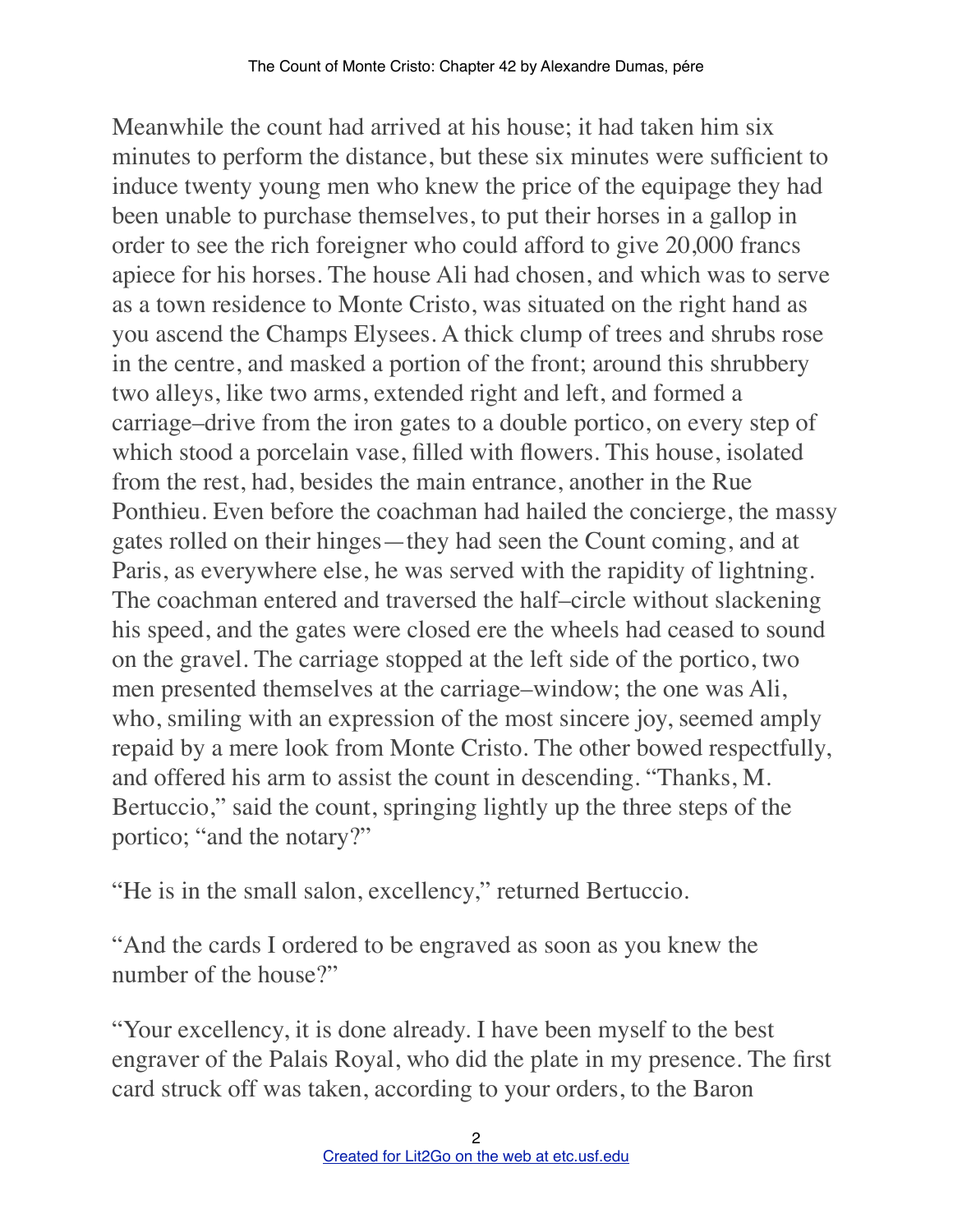Danglars, Rue de la Chaussee d'Antin, No. 7; the others are on the mantle–piece of your excellency's bedroom."

"Good; what o'clock is it?"

"Four o'clock." Monte Cristo gave his hat, cane, and gloves to the same French footman who had called his carriage at the Count of Morcerf's, and then he passed into the small salon, preceded by Bertuccio, who showed him the way. "These are but indifferent marbles in this ante– chamber," said Monte Cristo. "I trust all this will soon be taken away." Bertuccio bowed. As the steward had said, the notary awaited him in the small salon. He was a simple–looking lawyer's clerk, elevated to the extraordinary dignity of a provincial scrivener. "You are the notary empowered to sell the country house that I wish to purchase, monsieur?" asked Monte Cristo.

"Yes, count," returned the notary.

"Is the deed of sale ready?"

"Yes, count."

"Have you brought it?"

"Here it is."

"Very well; and where is this house that I purchase?" asked the count carelessly, addressing himself half to Bertuccio, half to the notary. The steward made a gesture that signified, "I do not know." The notary looked at the count with astonishment. "What!" said he, "does not the count know where the house he purchases is situated?"

"No," returned the count.

"The count does not know?"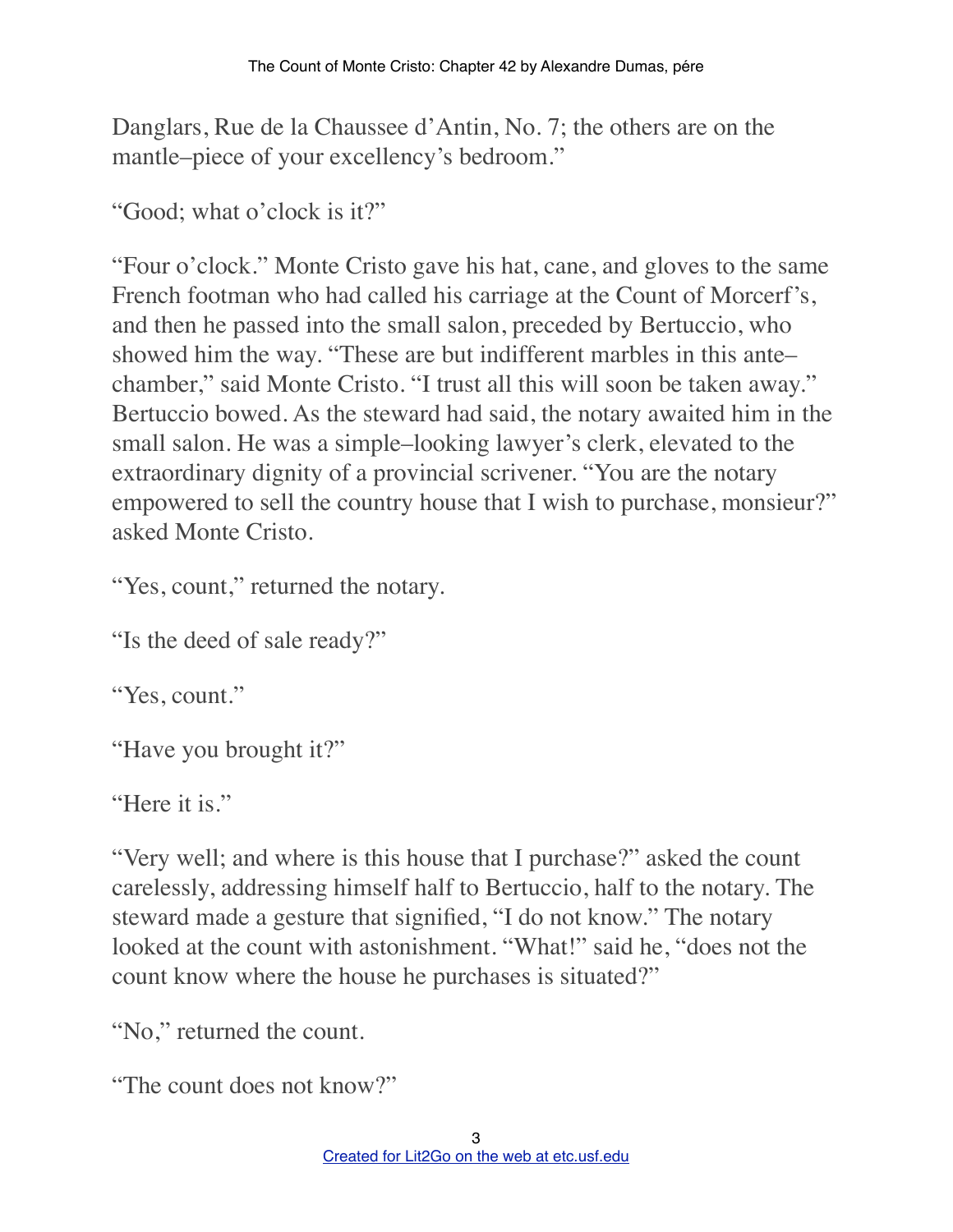"How should I know? I have arrived from Cadiz this morning. I have never before been at Paris, and it is the first time I have ever even set my foot in France."

"Ah, that is different; the house you purchase is at Auteuil." At these words Bertuccio turned pale. "And where is Auteuil?" asked the count.

"Close by here, monsieur," replied the notary—"a little beyond Passy; a charming situation, in the heart of the Bois de Boulogne."

"So near as that?" said the Count; "but that is not in the country. What made you choose a house at the gates of Paris, M. Bertuccio?"

"I," cried the steward with a strange expression. "His excellency did not charge me to purchase this house. If his excellency will recollect—if he will think"-

"Ah, true," observed Monte Cristo; "I recollect now. I read the advertisement in one of the papers, and was tempted by the false title, 'a country house."

"It is not yet too late," cried Bertuccio, eagerly; "and if your excellency will intrust me with the commission, I will find you a better at Enghien, at Fontenay–aux–Roses, or at Bellevue."

"Oh, no," returned Monte Cristo negligently; "since I have this, I will keep it."

"And you are quite right," said the notary, who feared to lose his fee. "It is a charming place, well supplied with spring–water and fine trees; a comfortable habitation, although abandoned for a long time, without reckoning the furniture, which, although old, is yet valuable, now that old things are so much sought after. I suppose the count has the tastes of the day?"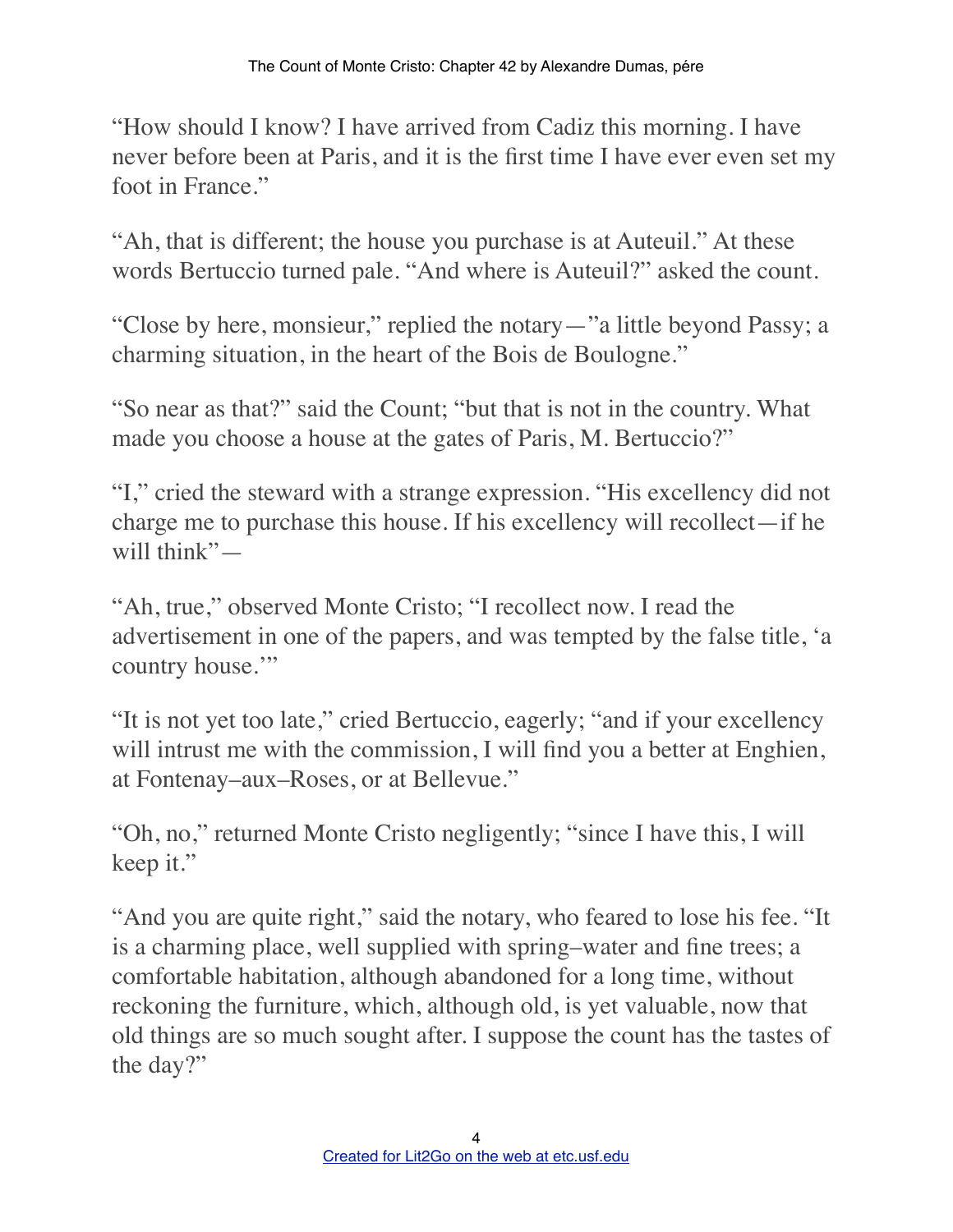"To be sure," returned Monte Cristo; "it is very convenient, then?"

"It is more—it is magnificent."

"Peste, let us not lose such an opportunity," returned Monte Cristo. "The deed, if you please, Mr. Notary." And he signed it rapidly, after having first run his eye over that part of the deed in which were specified the situation of the house and the names of the proprietors. "Bertuccio," said he, "give fifty–five thousand francs to monsieur." The steward left the room with a faltering step, and returned with a bundle of bank–notes, which the notary counted like a man who never gives a receipt for money until after he is sure it is all there. "And now," demanded the count, "are all the forms complied with?"

"All, sir."

```
"Have you the keys?"
```
"They are in the hands of the concierge, who takes care of the house, but here is the order I have given him to install the count in his new possessions."

"Very well;" and Monte Cristo made a sign with his hand to the notary, which said, "I have no further need of you; you may go."

"But," observed the honest notary, "the count is, I think, mistaken; it is only fifty thousand francs, everything included."

```
"And your fee?"
```
"Is included in this sum."

"But have you not come from Auteuil here?"

"Yes, certainly."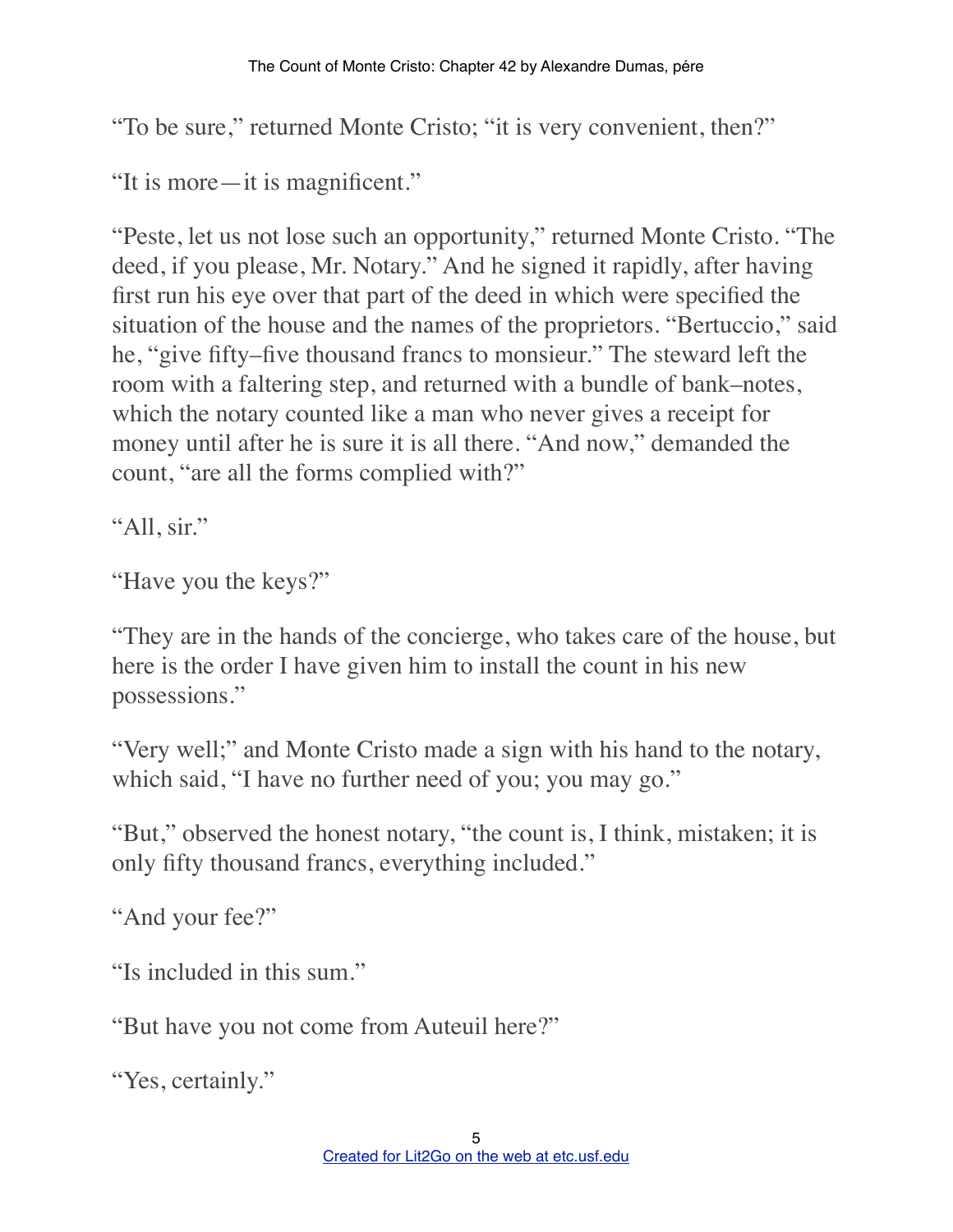"Well, then, it is but fair that you should be paid for your loss of time and trouble," said the count; and he made a gesture of polite dismissal. The notary left the room backwards, and bowing down to the ground; it was the first time he had ever met a similar client. "See this gentleman out," said the count to Bertuccio. And the steward followed the notary out of the room. Scarcely was the count alone, when he drew from his pocket a book closed with a lock, and opened it with a key which he wore round his neck, and which never left him. After having sought for a few minutes, he stopped at a leaf which had several notes, and compared them with the deed of sale, which lay on the table. "'Auteuil, Rue de la Fontaine, No. 28;' it is indeed the same," said he; "and now, am I to rely upon an avowal extorted by religious or physical terror? However, in an hour I shall know all. Bertuccio!" cried he, striking a light hammer with a pliant handle on a small gong. "Bertuccio!" The steward appeared at the door. "Monsieur Bertuccio," said the count, "did you never tell me that you had travelled in France?"

"In some parts of France—yes, excellency."

"You know the environs of Paris, then?"

"No, excellency, no," returned the steward, with a sort of nervous trembling, which Monte Cristo, a connoisseur in all emotions, rightly attributed to great disquietude.

"It is unfortunate," returned he, "that you have never visited the environs, for I wish to see my new property this evening, and had you gone with me, you could have given me some useful information."

"To Auteuil!" cried Bertuccio, whose copper complexion became livid —"I go to Auteuil?"

"Well, what is there surprising in that? When I live at Auteuil, you must come there, as you belong to my service." Bertuccio hung down his head before the imperious look of his master, and remained motionless,